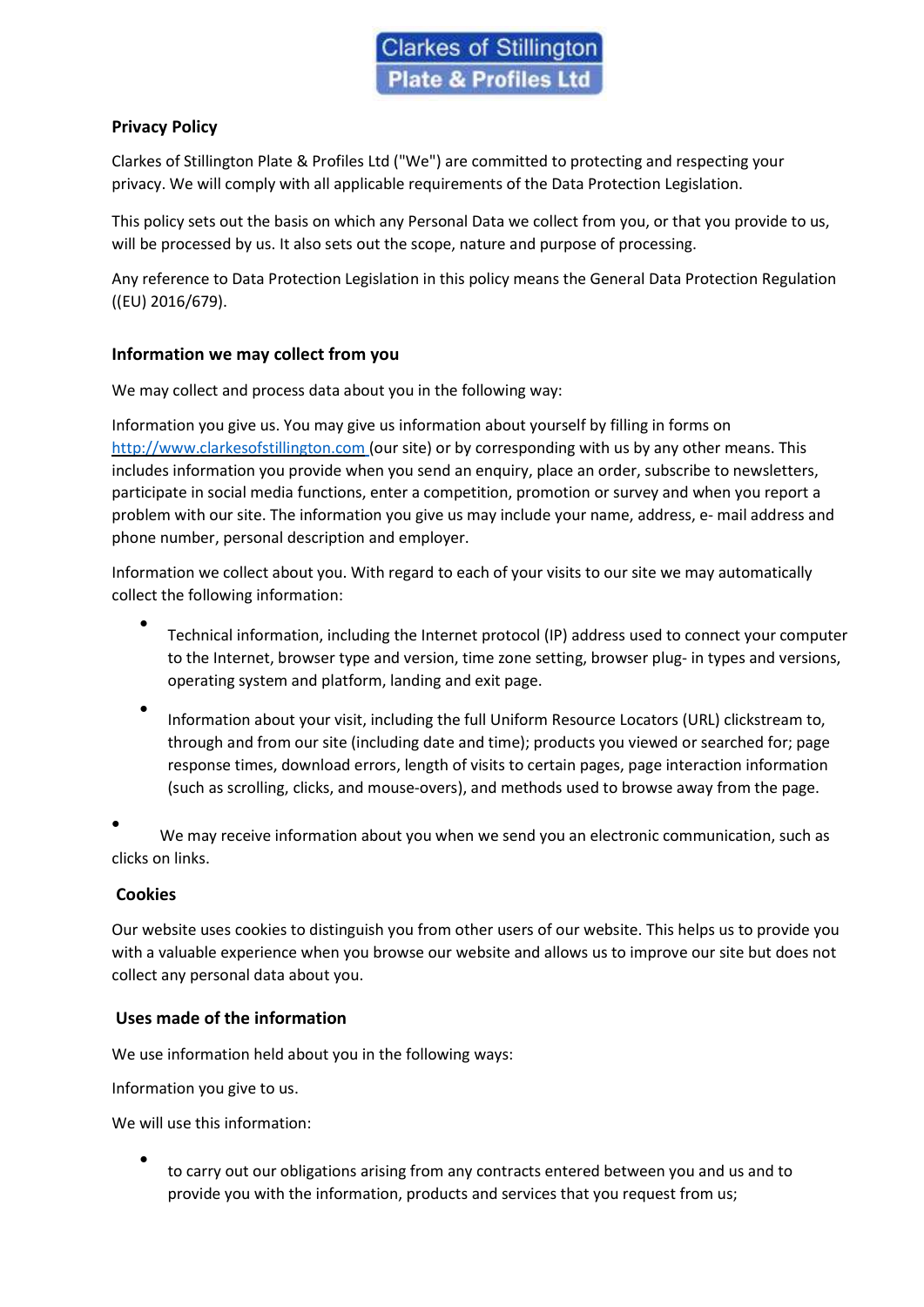- $\bullet$ to provide you with information about other goods and services we offer that are similar to those that you have already purchased or enquired about;
- $\bullet$ to ensure that content from our site is presented in the most effective manner for you and for your computer.

We may share your information with selected third parties including:

- $\bullet$ Business partners, suppliers and sub-contractors for the performance of any contract we enter with them or you.
- $\bullet$ Analytics and search engine providers that assist us in the improvement and optimization of our site.
- $\bullet$ Credit reference agencies for the purpose of assessing your credit worthiness where this is a condition of us entering into a contract with you.

## We may disclose your personal information to third parties:

- $\bullet$ If we sell or buy any business or assets, in which case we may disclose your personal data to the prospective seller or buyer of such business or assets.
- $\bullet$ If Clarkes of Stillington Plate & Profiles Ltd or substantially all of their assets are acquired by a third party, in which case personal data held by it about its customers may be one of the transferred assets.
- $\bullet$ If we are under a duty to disclose or share your personal data in order to comply with any legal obligation, or in order to enforce or apply our terms of use or terms and conditions of supply and other agreements; or to protect the rights, property, or safety of our customers, or others. This includes exchanging information with other companies and organisations for the purposes of fraud protection and credit risk reduction.

#### Where we store your personal data

All information you provide to us is stored in a suitable physical or electronic environment to prevent unauthorised access or disclosure. No payment information is stored by Clarkes of Stillington Plate & Profiles Ltd

Unfortunately, the transmission of information via the internet is not completely secure. Although we will do our best to protect your personal data, we cannot guarantee the security of your data transmitted to our site; any transmission is at your own risk. Once we have received your information, we will use strict procedures and security features to try to prevent unauthorised access.

#### Your rights

We will ensure that we obtain all necessary appropriate consents to enable lawful processing and transfer of your Personal Data.

You have the right to ask us not to process your personal data for marketing purposes. You can exercise your right to prevent such processing by contacting us at info@clarkesofstillington.co.uk.